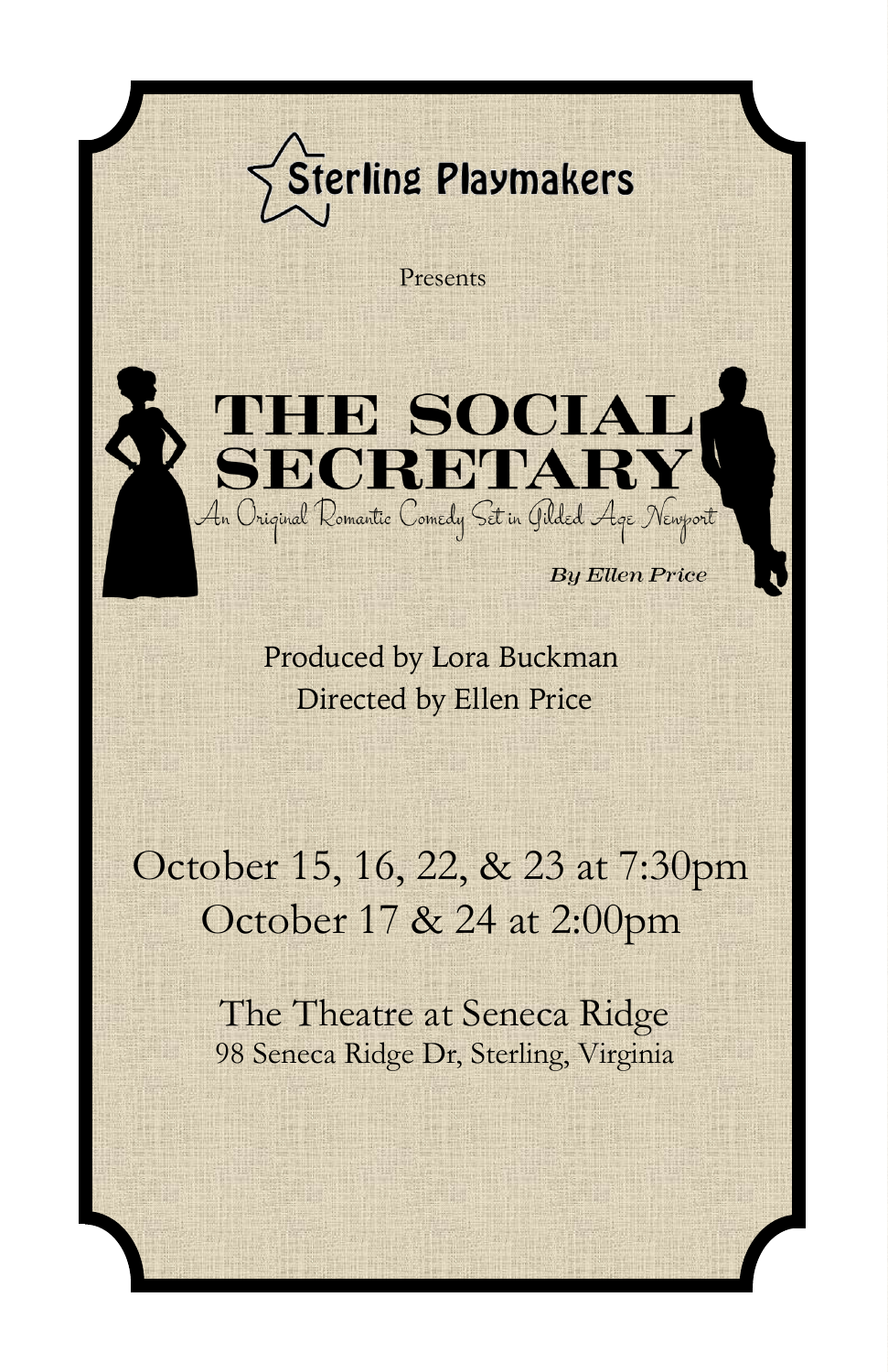#### Our Mission Statement

Sterling Playmakers, in cooperation with Loudoun County Parks, Recreation, and Community Services' Sterling Community Center, will associate ourselves together for the following purposes:

To foster and perpetuate wholesome theatrical presentations for all age groups, of both a cultural and entertainment value to the community of Sterling, ever keeping in mind our obligations to the community in the safeguarding of the principles of good taste in all our endeavors.

To produce, direct, write, teach, stage and in all ways provide all forms of performing arts activities and events for children and adults and to hire such staff as may be necessary.

To exist as a non-profit organization, which operates strictly for the enjoyment of our members, providing an outlet for the artistic talents of as many community individuals as possible.



Sterling Playmakers is committed to cultivating a diverse and inclusive environment for our volunteers, audiences, and the entire community. We embrace our differences and respect the unique contributions of each individual. We will not tolerate discrimination or harassment based on race, ethnicity, color, national origin, ancestry, sex, gender, gender identity, gender expression, sexual orientation, marital status, parental status, pregnancy, childbirth or related conditions, religion, creed, age, disability, genetic information, veteran status or any other protected status as established by law.

Our Board of Directors

Kimberly Fry, Chairman Tim Silk, Vice Chairman Barbara Gillen, Secretary Jim Bowen-Collinson, Treasurer

Lauren Baker, Julia Braxton, Shanna Christian, Aubry Fisher, Bill Fry, John L. Geddie, Angela Hepola, Ellen Price, Scott Ruegg

> **www.sterlingplaymakers.org (703) 437-6117**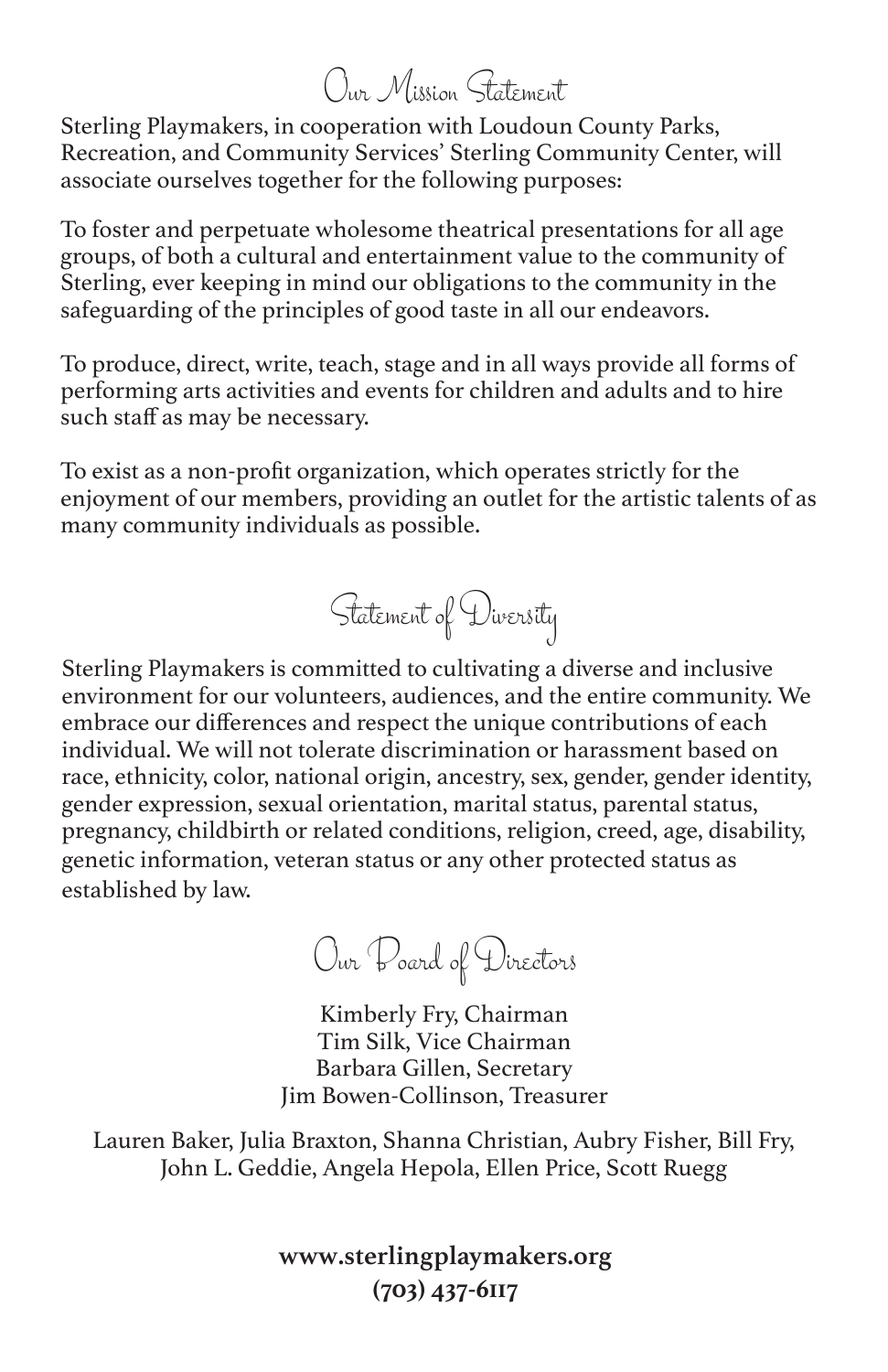### Director's Note

Several years ago, while living in the Boston area, I became fascinated by coastal Newport, Rhode Island's gilded age mansions and the society that surrounded them. Walking through these "cottages," as they were called, and learning the cultural norms and rules of both the "Four Hundred" and the servants who lived and worked in these homes, seemed an intriguing setting for a story. I dove into further research of the summer season – a world of upstairs and downstairs — an American version of "Downton Abbey."

When reading the book Gilded, by Deborah Davis, one line stood out to me. When recounting the various household staff, she wrote that the Social Secretary was "[u]sually a single woman with a refined background and a reduced bank account." It struck me immediately as inspiration for a heroine – and a working title – and both stuck.

I'm so thankful to have such a supportive cast, crew, and staff who have worked tirelessly and enthusiastically to bring this piece to the stage despite the delays and challenges that we've faced. I'm also incredibly grateful to both City of Fairfax Theater Company, who hosted a staged reading, and to Sterling Playmakers, for hosting public play readings and the first fully staged production.

I love period romances and I had a lot of fun writing and directing this one. Thanks so much for coming out to enjoy it with us! We're so glad that you've come to enjoy live local performing arts right here in our community!

\*\*\*

If you or your organization is interested in putting on The Social Secretary, please contact us at socialsecretaryplay@icloud.com or through Facebook at The Social Secretary Play to request an excerpt or for other information.

The Social Secretary: A Romantic Comedy Set in Gilded Age Newport. ©2019. All rights reserved. Graphics by Joe Christian. Photography by Alan Price Photography

— Ellen Price, Director & Playwright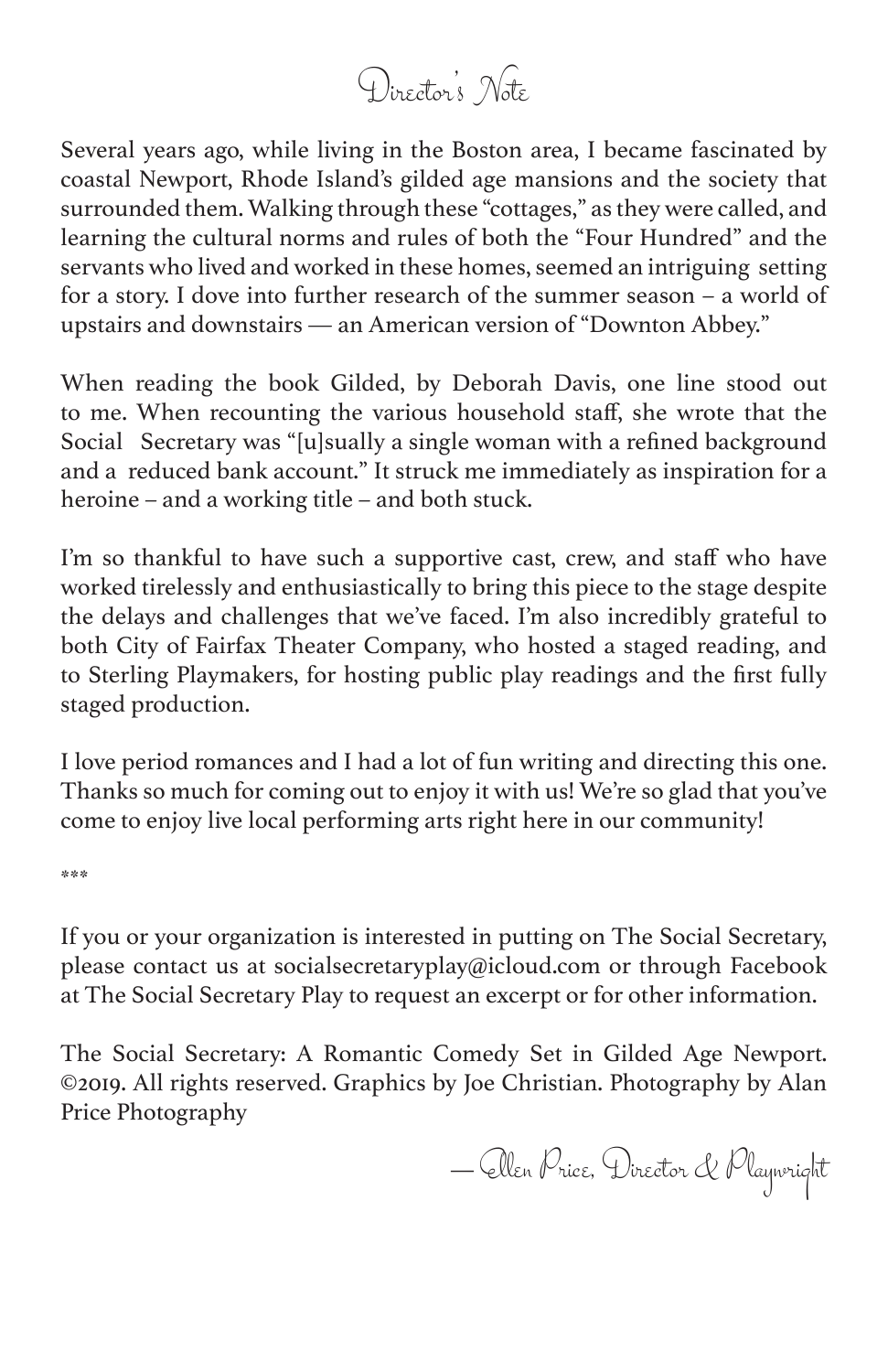Setting

1894 Newport, Rhode Island, at the height of the gilded age.

#### Our Cast

There will be a 15 Minute Intermission between Act I & II

Dedication from the Playwright, Ellen Price

I'd like to dedicate this production to the memory of three women my grandmothers Helen Apgar and Doris Dean, and my mother-in-law Gene Price, who all loved a love story.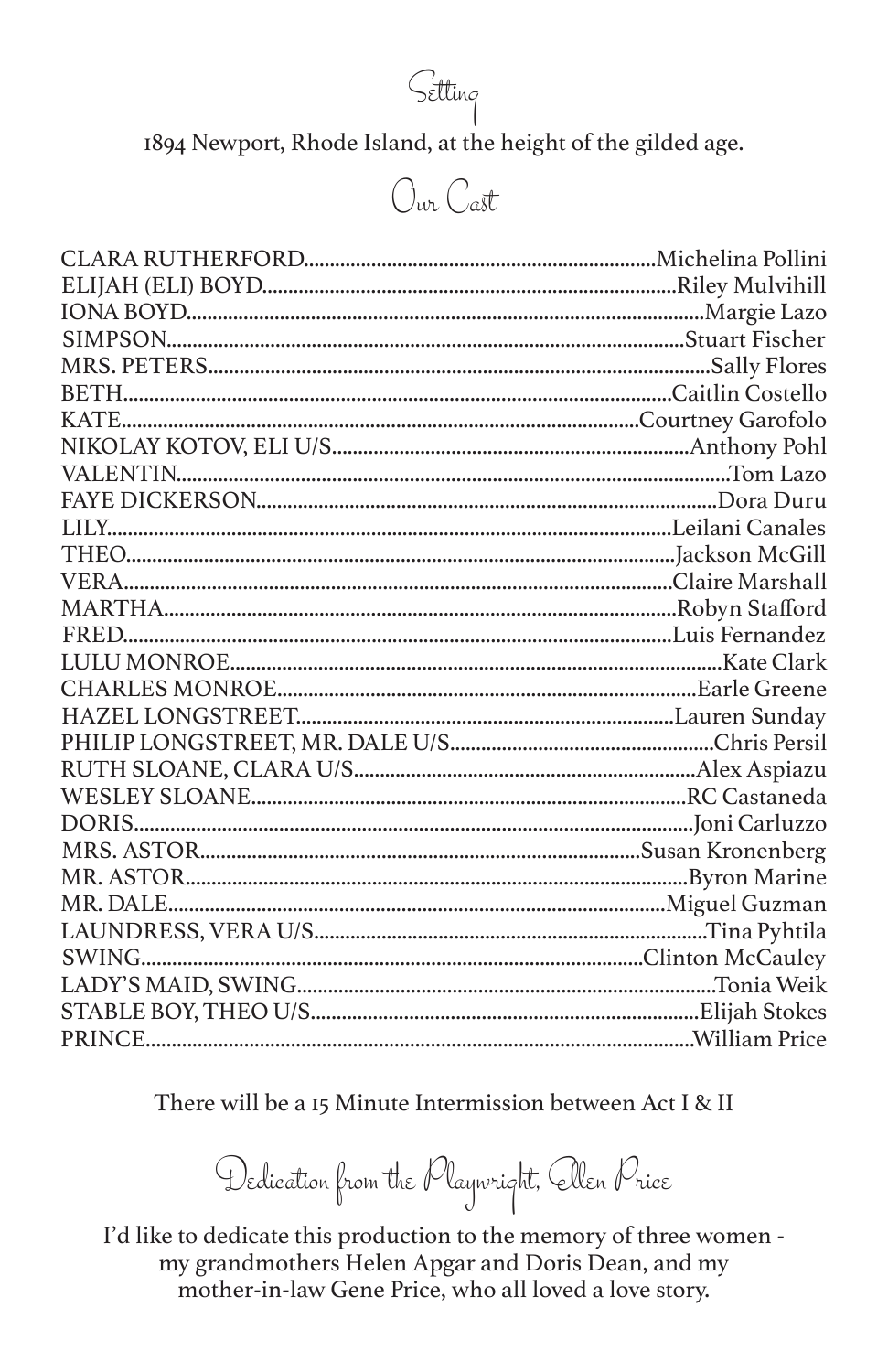Our Staff

|                                                                      | Joe Campanella, Luis Fernandez, Courtney Garofolo,             |  |
|----------------------------------------------------------------------|----------------------------------------------------------------|--|
|                                                                      | Susan Kronenberg, Margie Lazo, Riley Mulvihill,                |  |
|                                                                      | Michelina Polini, Chris Percil, Robyn Stafford, Lauren Sunday, |  |
|                                                                      |                                                                |  |
|                                                                      |                                                                |  |
|                                                                      |                                                                |  |
|                                                                      | BOX OFFICE ASSISTANTSDoris Argall, Sandy Argall, Joan Ashby,   |  |
|                                                                      | Randy Ashby, Marleen Coté, Peggy Darr                          |  |
|                                                                      |                                                                |  |
|                                                                      |                                                                |  |
|                                                                      |                                                                |  |
|                                                                      |                                                                |  |
|                                                                      |                                                                |  |
|                                                                      | Kieth Flores, Ryan Franks, Mike Garofolo,                      |  |
|                                                                      | Clint McCauley, Charlie Newman,                                |  |
|                                                                      | Vincent Runion, Michael Zavala                                 |  |
|                                                                      |                                                                |  |
| Kieth Flores, Ryan Franks, Tony Kellums, Burgan Pugh, Michael Zavala |                                                                |  |

Our Newport Music Hall is courtesy of On That Note, Sterling Playmakers' traveling musical theatre ensemble, and will be featuring performances by Jeannie Delisi, Dr. Jessica Foy Long, and Tim Silk.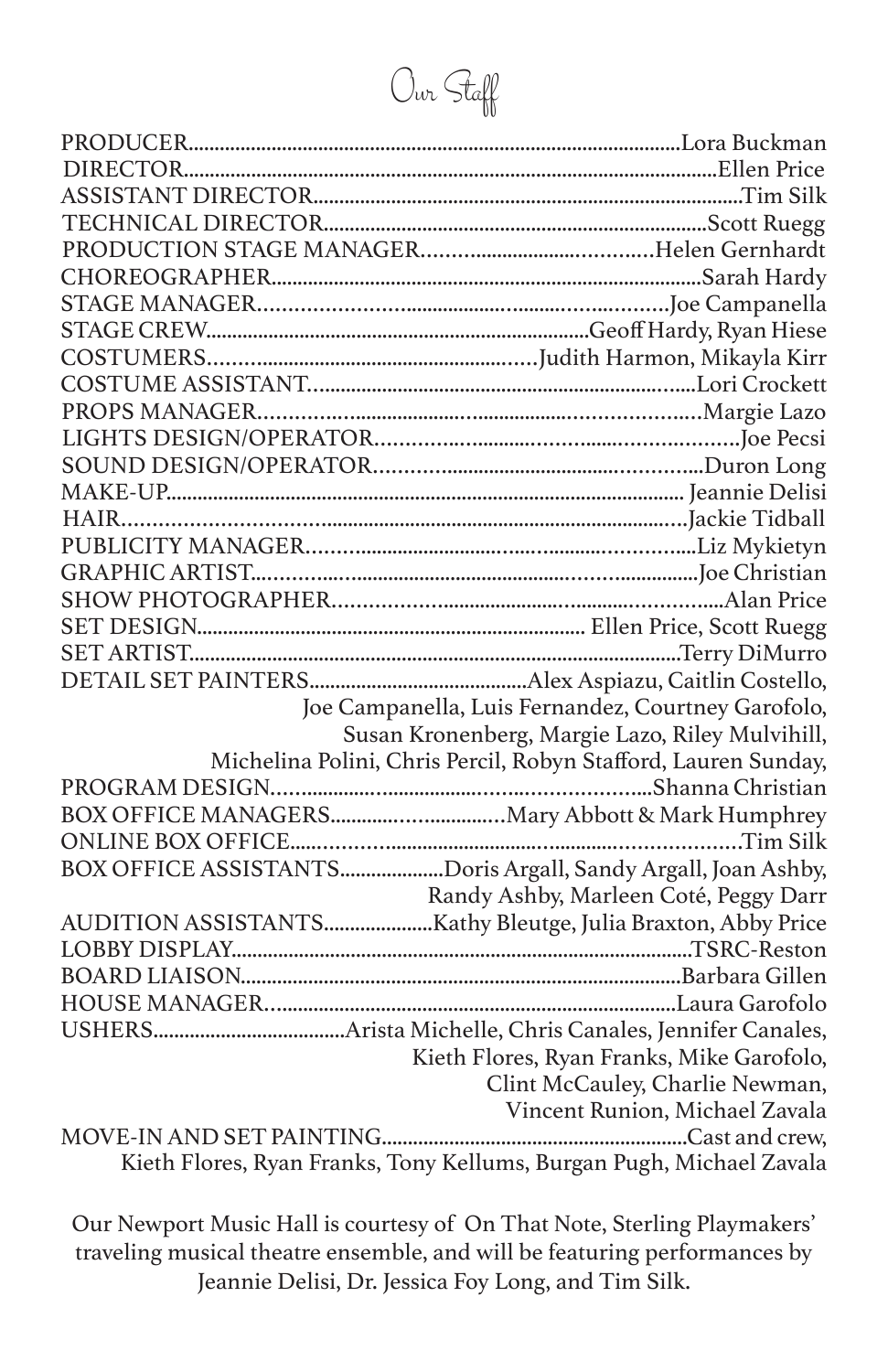Biographies

*Alex Aspiazu (Ruth Sloane, Clara u/s)* is thrilled to be joining Sterling Playmakers this season! Prior favorite roles include Audrey (As You Like It, Hob Nob), Giuseppe Zangara (Assassins, Curtain Call), Alaura (City of Angels, Scotch 'n Soda) and Sally Bowles (Cabaret, Scotch 'n Soda). She would like to thank Ryan Dean and all four dorkfishes for their love and support.

*Leilani Canales (Lily)* is delighted to be making her debut with the Sterling Playmakers. Lelani has recently moved from North Carolina, where she performed with The Center Players, The Albemarle Players, The Hurrah Players. She has performed in Elf, the musical, Broadway Baby, and 12 Dancing Princesses. She is a fourth grader who loves fashion and art. She wants to thank her brother Kai for encouraging her to audition for this role and is grateful to learn from so many talented artists.

*Joni Carluzzo (Doris)* is delighted to be returning to Sterling Playmakers after a long hiatus. Some of her favorite roles include Eleanor Roosevelt (Annie), Alma (The Music Man), Mom Bailey (It's a Wonderful Life) Mrs. Pearce (My Fair Lady, PP), Grandma Tzeitel (Fiddler on the Roof) and more. Many thanks to Ellen, Tim, Lora and the entire friendly cast! Break legs all!

*Kate Clark (Lulu Monroe)* is back for her fourth show with the Playmakers after appearing in Much Ado About Nothing, Alice's Adventures in Wonderland, and Godspell. Other favorite roles include Grace (Annie), Rosalind (As You Like It), and Mimi (Guys and Dolls). Much love to her marvelous boyfriend RC, even if he is someone else's husband in this universe.

*RC Castaneda (Wesley Sloane)* has worked on many shows with the Sterling Playmakers on stage and behind the scenes. Favorite productions include: Bad Girls of Western Lit, 42nd Street, and Much Ado About Nothing. It's dope to work with his superfly girlfriend and the cool cast on this production. Enjoy the show!

*Caitlin Costello (Beth)* is absolutely overjoyed to be joining SP for the first time. After a very (very) long break from theater, she is beyond honored and excited to be part of such a phenomenal cast and crew. She would like to thank everyone involved in the show and also her mom and dad for being the very best parents a girl could have.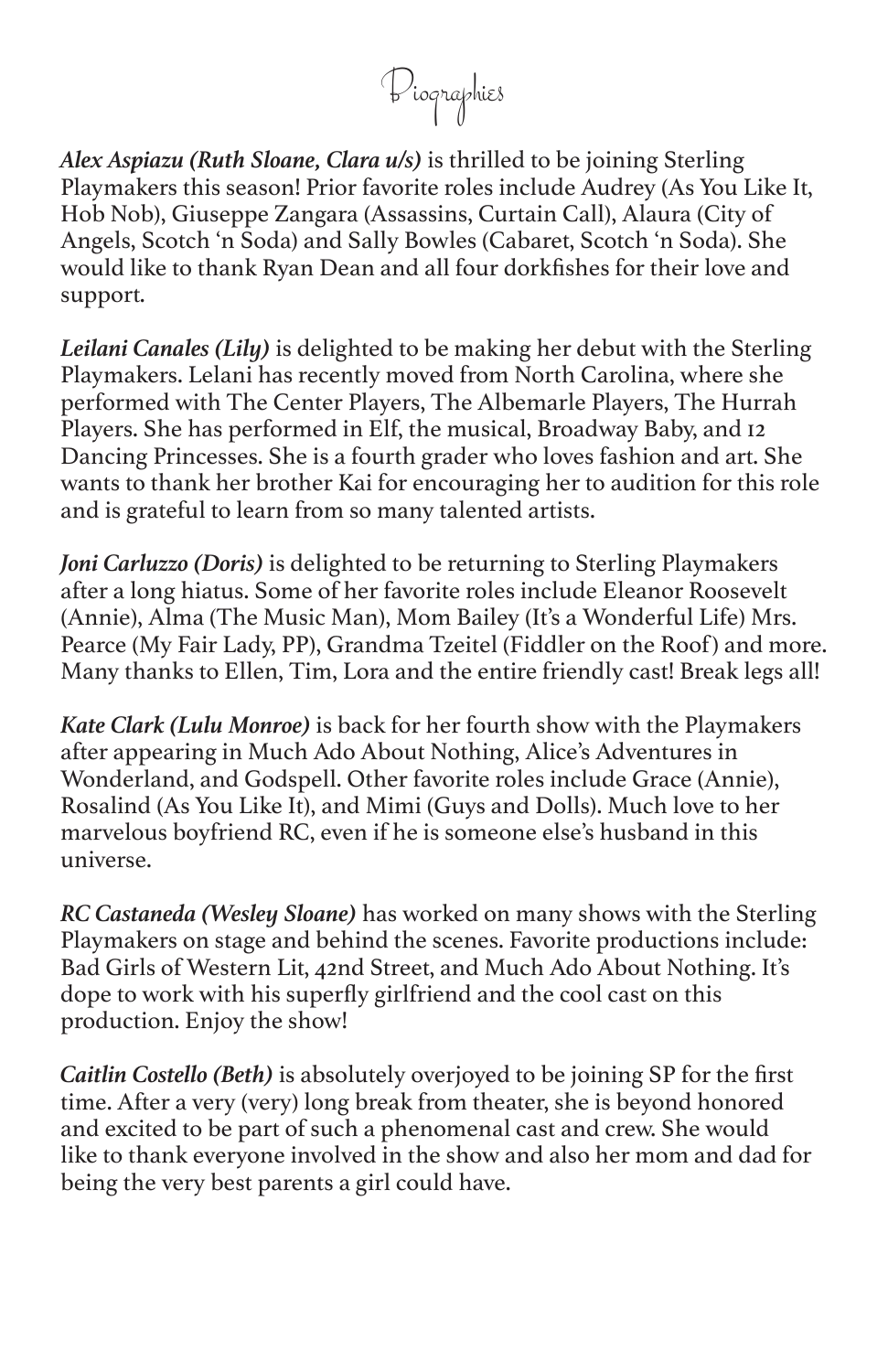Biographies

*Dora Duru (Faye Dickerson)* is thrilled to be joining SP for the first time and is honored to be a part of this incredible team. Some previous roles include Marsha (Tin Can Musical Showcase, P.R. Productions) and a cast member (Dark Side of the Moon, Next Stage Theater in Hollywood). She would like to thank everyone who has inspired her in life.

*Luis Fernandez (Fred)* is excited to perform for the first time with SP's The Social Secretary, and feels grateful about sharing and learning surrounded by an amazing TSS team. The last time Luis was in a play was more than 20 years ago, during his high school art festival, where he played one of the main roles (A Pharaoh) in a drama/romance play called "The Daughter of the Pharaoh". He is thankful to the entire cast, crew, technical, production and direction team for making TSS happen!

*Stuart Fischer (Simpson)* makes his Sterling Playmakers debut but previously appeared in Loudon County as Miles, the misogynistic billionaire in TFT's "Loose Knit". He has appeared with many theater groups in the DMV, most recently as Robert in Proof (SMP), Malvolio in Twelfth Night (FGCB) and Dr. Einstein in Arsenic and Old Lace (RLT).

*Sally Flores (Mrs. Peters)* is thrilled to be back with Sterling Playmakers, last seen as Diane Lorimer in 42nd Street. Past credits: Queen of Hearts (Alix in Wonderland, CT), Miss Hannigan (Annie, ZS), Mrs. Fezziwig (A Christmas Carol, PPF), Blood Mary (South Pacific, CRT) and Irene Molloy (Hello Dolly, CRT). Thanks to Social Secretary cast & production team. Loveto K&M.

*Courtney Garofolo (Kate)* is thrilled to be back performing with Sterling Playmakers. Previous roles include Leanne/Frenchy (Puffs, SP), Ginette (Almost Maine, Panthers Production), Jean's Lassie (Brigadoon, SP), Mouse (Cinderella's Glass Slipper, SP), Mary Samuels (Year of the Perfect Christmas Tree, SP). She would like to thank the cast and crew for their amazing hard work.

*Earle Greene (Charles Monroe)* is excited for his SP debut and working with this talented cast and crew. He last appeared in RCP's Diary of Anne Frank (Mr. Kraler). Other credits: RCP's Annie (Cordell Hull/Ens), PPF's, Gift of the Magi (Ens), MCP's "A Tuna Christmas" (Var. roles), RTs The Homecoming, (Rev. Dooley), MCP's Evita, (Ens), RCP'S Seussical (Mr. Mayor), RCP's The Crucible (Thomas Putnam), and others in the U.S. and abroad. He was also American Reporter #21 in the Will Smith movie, Ali. Despite this pivotal movie role, his film career has not taken off. :-)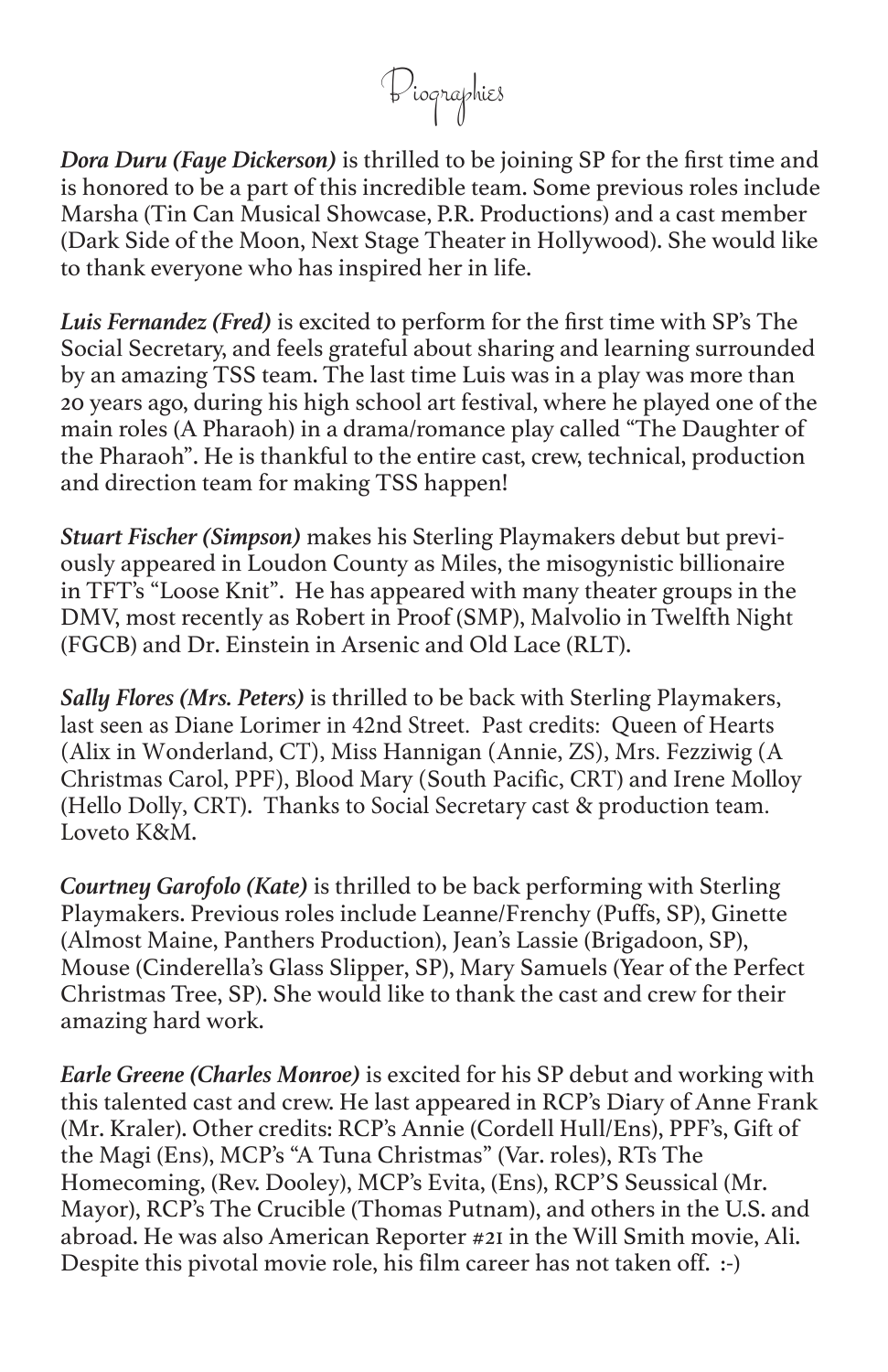Biographies

*Miguel Guzman (Mr. Dale)* is delighted to be making his debut at Sterling Playmakers. This is his first performance in some time, he's excited to be back on stage. Thanks to the cast and crew for a wonderful experience, and thanks to his wife Luci and son Xavier for all their love and support.

*Susan Kronenberg (Mrs. Astor)* In 2008, Susan Kronenberg joined Playmakers in their production of Oklahoma, where she played Aunt Eller. She has since performed in many other SP shows in roles such as Queen Agravaine (Once Upon a Mattress), Mama Peterson (Bye Bye Birdie), and Mrs. Harcortt (Anything Goes), to name a few. She is also a member of On That Note, SP's Musical Theatre Revue. In real life, Susan is a professional puppeteer, performing in family friendly venues across the DMV.

*Margery Lazo (Iona Boyd)* is honored to be doing her second role with Sterling Playmakers. She was last seen as Mrs. Barry (Anne of Green Gables) in the fall of 2019. Previous roles in Texas include Jenny (Shenandoah), Helena (A Midsummer Night's Dream), and Lady Larkin (Once Upon a Mattress). She thanks her family, especially husband Tom, with whom she has enjoyed acting in many shows over the years.

*Tom Lazo (Valentin)* is happy to be back on stage after several years (well, Valentin is annoyed and disgusted, as usual). New to Sterling Playmakers, his previous roles elsewhere include Pharaoh (Joseph), Rev David (The Foreigner), Silvius (As You Like it), Charles Condomine (Blythe Spirit), Capt von Trapp (Sound of Music) and El Gallo (The Fantasticks). He thanks his beautiful wife, Margie, for bringing him back to the stage, where they met quite a while ago, and the wonderful Sterling Playmakers for their warm welcome.

*Byron Marine (Mr. Astor)* is delighted to make his acting debut with the incredible team at Sterling Playmakers. Recently, he honed his improvisation skills at Reflex Improv and then studied comedy writing and performed his first stand-up routine at LIT Comedy. Thank you to Ellen and our cast and crew for such an encouraging and enjoyable experience

*Claire Marshall (Vera)* is beyond thrilled to be joining SP for the first time and has had an amazing time working with this stellar cast. Her previous acting activities have included year round Young Actor's Theatre at RCC and she was a penguin in her school play, Madagascar.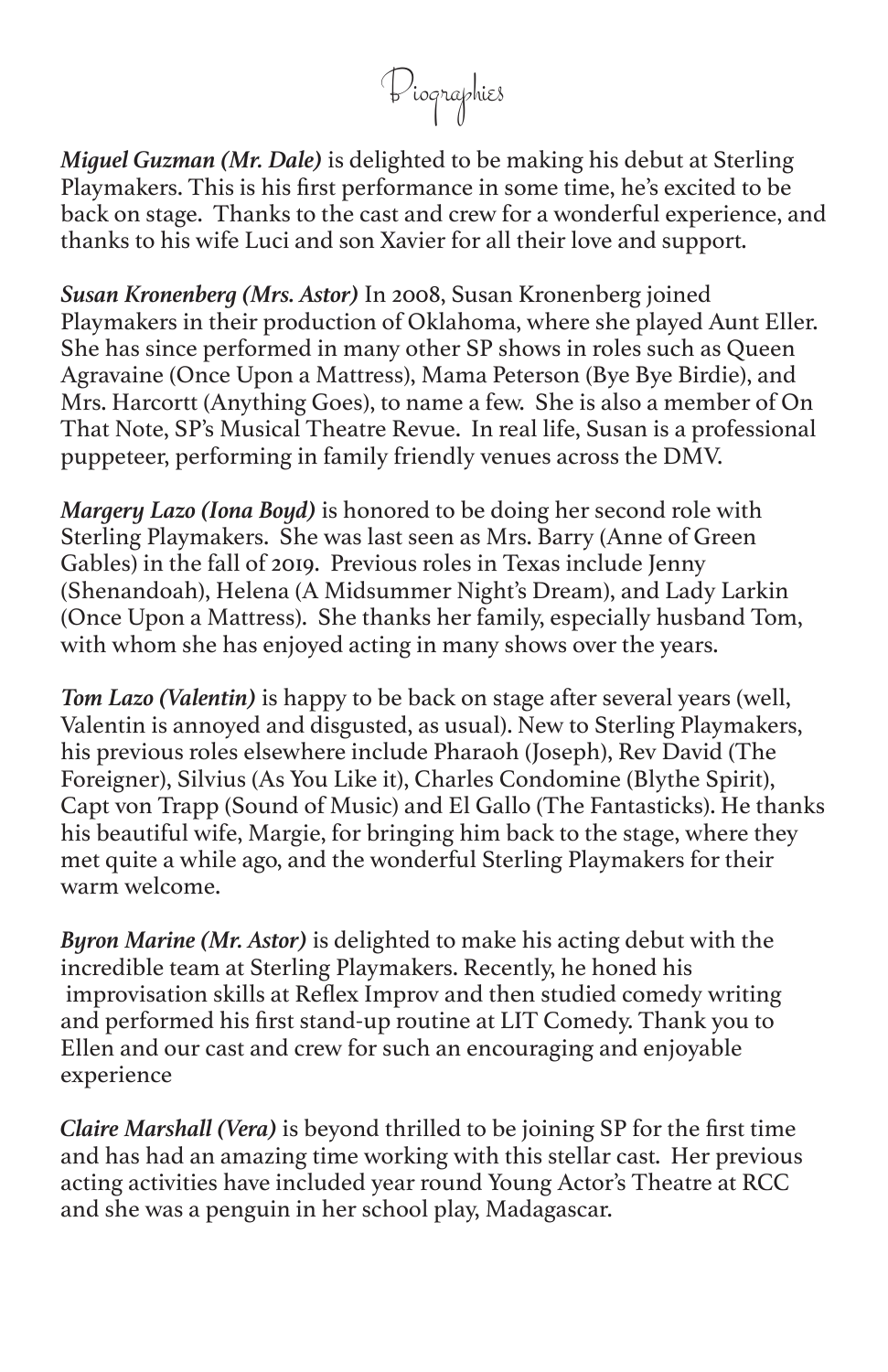Biographies

*Jackson McGill (Theo)* is excited to work with this polished team of professionals as he makes his acting debut. Thank you to dad for the push I needed to get started, my family for supporting me, and to the cast and crew for mentoring me through my first time acting.

*Riley Mulvihill (Eli Boyd)* is thrilled to make his debut with Sterling Playmakers. Riley has acted in over 20 productions, recently directing his original work Dark Knight: The Musical in Eugene. Oregon. He'd like to thank Peaches for keeping the house safe while he's been away and for being an all-round good dog.

*Chris Persil (Philip)* is delighted to be making his debut at Sterling Playmakers. Most recently, Chris played the role of Rogers in And Then There Were None at Providence Players of Fairfax. Thanks to Ellen and the cast and crew for a wonderful experience, and thanks to Shelly, Emily and Jacqueline for all their love and support.

*Tina Pyhtila (Laundress, Vera u/s)* Tina Pyhtila is thrilled to be working with a real Sterling Playmakers show for the first time! In the past, she has done lots of virtual readings such as A Dolls House, A Gentleman's Guide to Love and Murder, Alice in Wonderland, and many more! She also took an Acting and Filmmaking class at Arena Stage. She is pretty new to Theater in general, so she hasn't been in Community Theater. Nevertheless, she is thrilled to be a part of Sterling Playmakers!

*Anthony Pohl (Nikolay Kotov, Eli u/s)* is thrilled to join Sterling Playmakers for the first time. Previous roles include Lieutenant Rooney (Arsenic and Old Lace, AP), Radar O'Reilly (M\*A\*S\*H, South Central Theater), Junior (Dearly Departed, SCT), and Renfield, (Dracula, SCT). Special thanks go out to Alan Gardner, Laurie Berstene, and Wendy Rathé.

*Michelina Anne Pollini (Clara Rutherford)* is excited to make her debut with Sterling Playmakers. Past roles include: Shelby (Steel Magnolias), Helena (A Midsummer Night's Dream), and Annabelle (Lucky Stiff). She is grateful for the Lord her God (Phil. 3:14), her supportive friends and family… and especially Tony, the love of her life who watched our children during rehearsals! "Same team."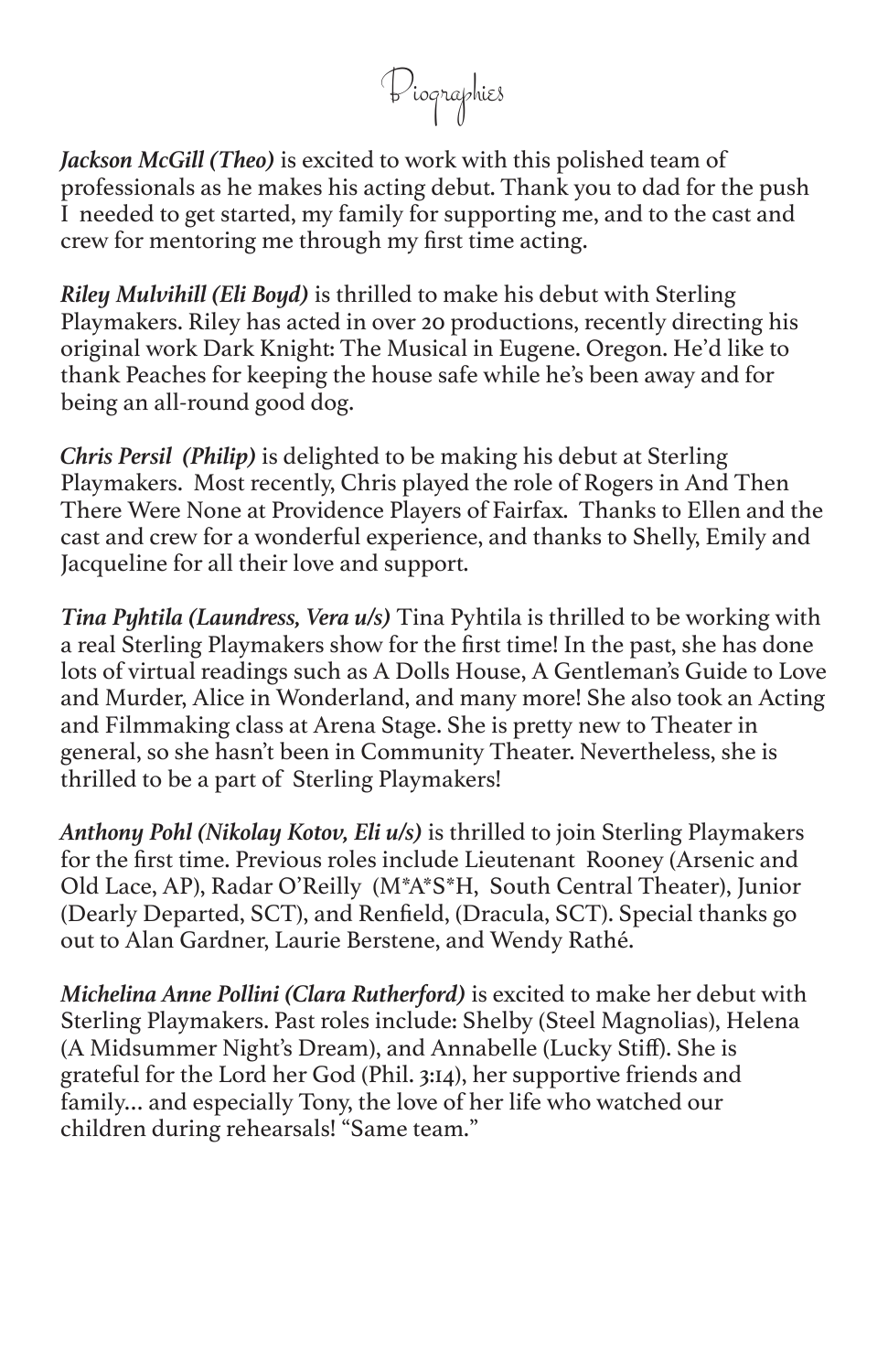Biographies

*William Price (Prince Haakon and others)* studies ballet, jazz, and modern in the professional division at the Greater Washington Dance Center and trained at the Pittsburgh Ballet Theatre's Summer Intensive last summer. Favorite theater roles include James (Giant Peach), Dill, (Mockingbird) and Young Cal (East of Eden). Upcoming: SP's Catch Me, Ensemble and GWDC's Nutcracker, Nutcracker Prince.

*Robyn Stafford (Martha)* is excited to be back onstage with Sterling Playmakers. Past roles with the Playmakers include Pirelli (Sweeney Todd), Enchantress/Ensemble (Beauty and the Beast), Clown (39 Steps), Chorus Girl/Ensemble (42nd Street). She wants to thank her amazing husband and daughter for their support, love, and laughter.

*Elijah Stokes (Stable Boy, Theo u/s)* is thrilled to be joining Sterling Playmakers for the first time, and is honored to be part of this incredible team. This will be Elijah's first acting role, and he is excited for this opportunity. Elijah thanks the cast and crew for making this such a wonderful experience.

*Lauren Sunday (Hazel Longstreet)* is ecstatic to be originating the role of Hazel in her debut with Sterling Playmakers. Previous credits include Hippolyta (A Midsummer Night's Dream, Pitt Stages), NELL (Haiku, Pitt Stages), Mrs. Mushnik (Little Shop of Horrors), A. Miller Players, Star-to-Be (Annie, CTC). She would like to thank her family for their constant love and support.

*Tonia Weik (Swing, Lady's Maid and others)* is oh so happy to join a SP production for the second time (particularly since the last production was cut short due to Covid...)! Previous roles include Professor Sproutty (Puffs, SP), Sailor/nurse/pilot (South Pacific, Chalice Theater), and Ensemble/Chorus (Oklahoma, Chalice). She thanks family and friends for their enthusiastic support and unabashed (ie, blind) praise!

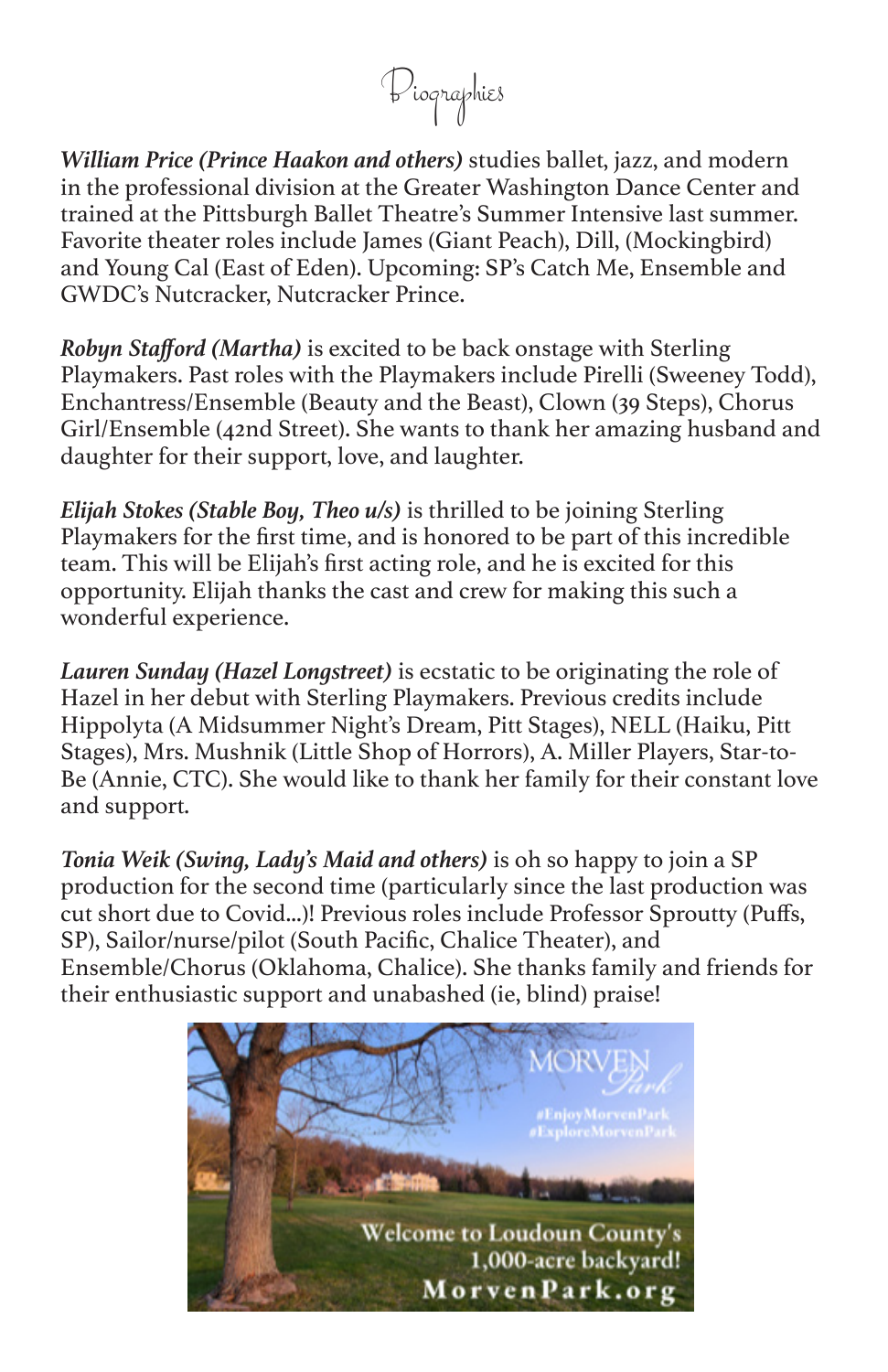Sterling Playmakers is a non-profit 501(c)(3) community theatre organization in partnership with Loudoun County Parks, Recreation, and Community Services and the Sterling Community Center.

*Contributions to the Sterling Playmakers are gratefully accepted and fully tax deductible.*

#### **www.sterlingplaymakers.org (703) 437-6117**

Sterling Playmakers and The Social Secretary would like to sincerely thank the following organizations and individuals for help with thisproduction:

Special Thank You

Sterling Community Center

Nick Cottone, Brenda Patton, Mitchell Seipt, Placido Gutierrez, and the Staff at Seneca Ridge Middle School

Kelly Jeon and the Staff at Sterling Library

Belinda Blue and the Staff at Cascades Library

Lumen Technologies Government Solutions, Inc.

Morven Park

Burgan Pugh

Grant Sitta

Lisa Mattia

Paul Gernhardt

*Our sincere appreciation to anyone we may have missed or who contributed to our show after the program went to print*

Covid Statement

We are following CDC, Virginia, and Loudoun County guidance for COVID-19 during this production. Current guidelines are available at *www.sterlingplaymakers.org/covid updates*.